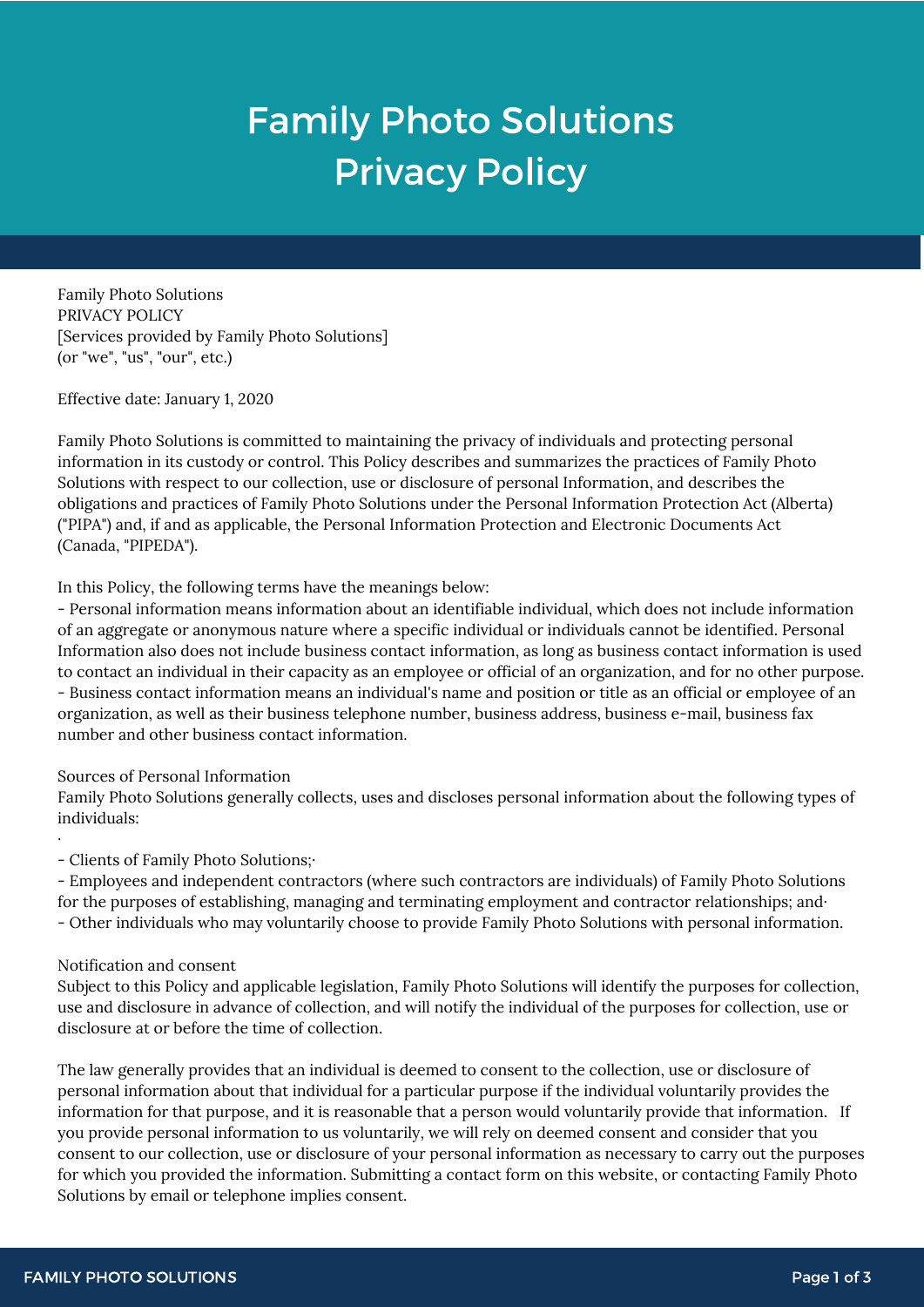Where a new purpose for the use or disclosure of personal information previously collected arises, Family Photo Solutions will contact the individual in question to obtain any required consent or to provide any required notification for use and/or disclosure for such new purpose or purposes.

## Why we collect, use and disclose personal information

Family Photo Solutions generally collects, uses and discloses personal information for business purposes including the following:

- Clients: To establish, maintain, manage and terminate relationships with clients, to communicate with clients for reasons related to our business and our services, to respond to inquiries, to provide clients with information with their consent, and to process payments and deliver products or services·

- Employees: To establish, maintain, manage and terminate employment or contractor relationships.·

- Other individuals: Personal information from other individuals may be collected when such individuals contact Family Photo Solutions for a variety of reasons personal to them, and then used and disclosed as required to respond. For example, if you contact us with an inquiry, we will use the information you provide to assist us in responding to you and communicating with you.

## Retention and destruction of personal information

Alberta law allows us, for legal or business purposes, to retain personal information for as long as is reasonable. Upon expiry of an appropriate retention period, bearing in mind reasonable legal and business requirements, personal information will either be destroyed in a secure manner or made anonymous. Should consent to our collection, use, disclosure or retention of personal information be revoked by the individual in question, the law also allows us to continue to retain the information for as long as is reasonable for legal or business purposes.

## Outsourcing and Data Hosting Outside of Canada

Family Photo Solutions may use "cloud computing" third party service providers, and those providers may be either in or outside Canada, and the data housed, hosted and processed by such providers may reside in or outside of Canada, and may include personal information about individuals.

## CASL Compliance

Canada has implemented stringent legislation (Generally referred to as Canadian Anti-Spam Legislation, or "CASL") prohibiting commercial electronic communications without adequate consent, and without an adequate unsubscribe mechanism. Commercial electronic communications ("CEM's") are defined as emails and text messages. It is the policy of Family Photo Solutions to not send CEMs without valid legal consent from the recipient, and it is the policy of Family Photo Solutions to always use the unsubscribe mechanisms prescribed by CASL.

## Security

·

We adopt appropriate data collection, storage and processing practices and security measures to protect against unauthorized access, alteration, disclosure or destruction of personal information, username, password, transaction information and data in our possession or stored on our website. We delete and destroy any record of client usernames and passwords supplied to us as soon as we complete and review their project work.

## Updating

Family Photo Solutions has the discretion to update this privacy policy at any time. When we do, we will revise the updated date at the bottom of this page. We encourage Users to frequently check this page for any changes to stay informed about how we are helping to protect the personal information we collect. You acknowledge and agree that it is your responsibility to review this privacy policy periodically and become aware of modifications.